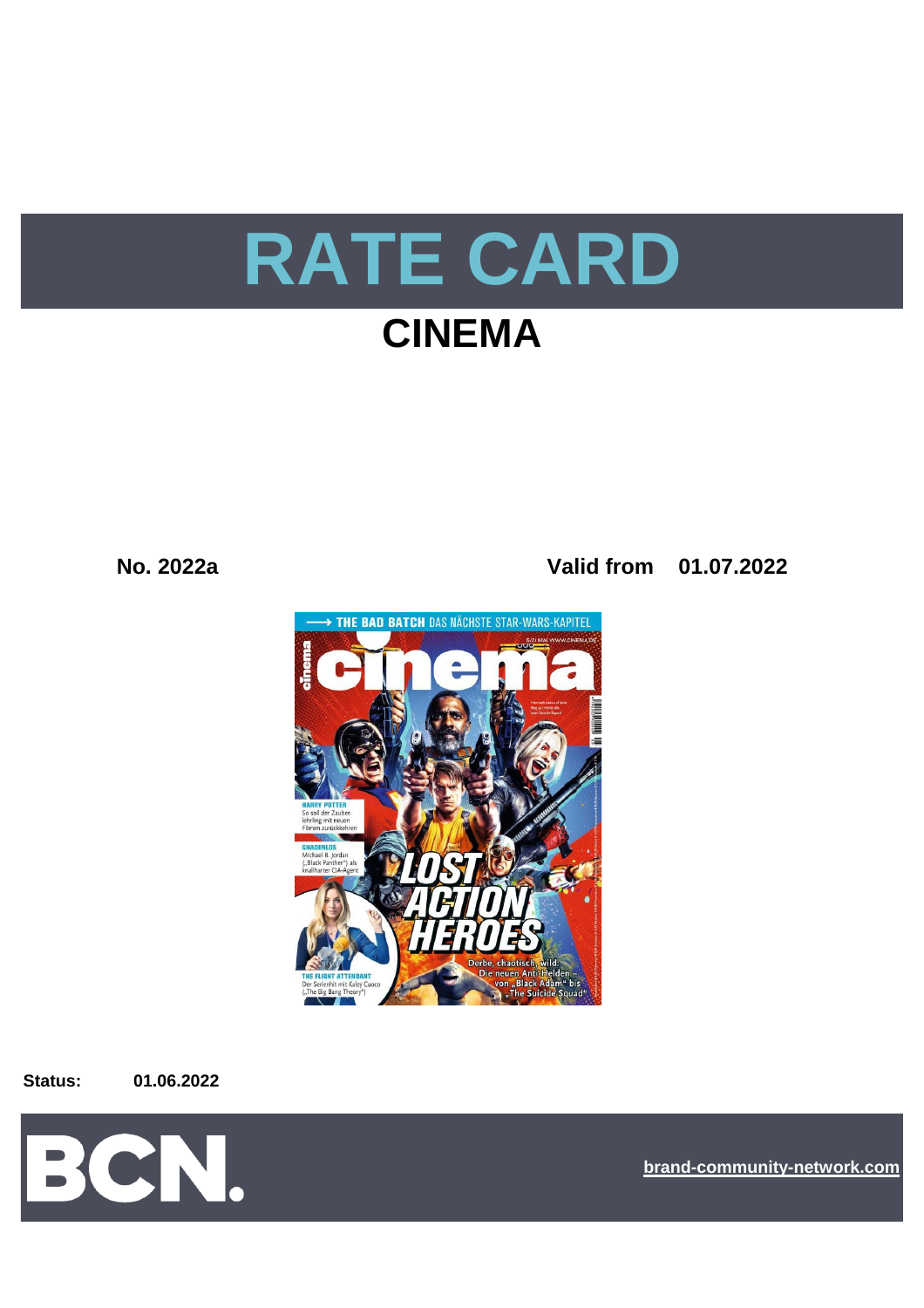

# **PUBLISHER'S DATA**

TV SPIELFILM Verlag GmbH Commerzbank AG D-22767 Hamburg BIC: DRES DEFF 680

Gunnar Scheuer BIC: HYVEDEMMXXX T +49 4131 1350 [gunnar.scheuer@ burda.com](mailto:gunnar.scheuer@%20burda.com) **Terms of payment:**

### **Print Management/Placement**

Julia Bauer AdTech Factory GmbH Hauptstraße 127 D-77652 Offenburg T +49 781 84 2848 [julia.bauer@adtechfactory.com](mailto:julia.bauer@adtechfactory.com)

## **Ad Management/Order Management**

AdTech Factory GmbH Hauptstraße 127 **Terms and conditions:** D-77652 Offenburg T +49 781 84 3756 [orders@adtechfactory.com](mailto:orders@adtechfactory.com)

## **Frequency of publication & on sale date Technical data:**

monthly, Thurday

## **Place of publication** [duon-portal.de/](https://duon-portal.de/)

Hamburg, PZN 554336

### **Publisher Bank accounts: Bank accounts:**

Große Elbstraße 59-63 IBAN: DE54 6808 0030 0723 4120 00 UniCredit Bank AG **Brand Director IBAN: DE19 7002 0270 0015 0249 05** 

Invoices are due in net 30 days after the invoice date. The publisher guarantees a 2 per cent discount for advance payments, provided that the invoice amount is submitted on the publication date of the issue in which the advertisement is published at the latest and no older invoices are outstanding. In the event that the payment target is exceeded, default interest pursuant to Clause 11 of the Terms and Conditions of 5 per cent is calculated based on the respective base rate pursuant to Section 1 (1) of the German Discount Rate Transition Law (Diskontsatz-Überleitungs-Gesetz– DÜG). All prices are net prices. The statutory value-added tax is added. Direct debit is possible.

All ad orders are exclusively carried out pursuant to the General Terms and Conditions. These have to be requested directly from BCN or can be viewed online at:

[brand-community-network.com/terms-conditions](https://bcn.burda.com/terms-conditions)

For current and binding technical data, log onto duon-portal.de. Also available as PDF download.

# **Delivery of printer's copy:**

Please upload all copies electronically to duon-portal.de. For support please e-mail support@duon-portal.de or call +49 40 37 41 17 50.

### **General legal notice:**

The warranty claims specified in the publishers' general terms and conditions apply only when the certified technical requirements and standards published on the DUON portal have been fulfilled as well as the delivery has been carried out via the DUON portal. This also holds when data are provided without proof.

### **Online advertisement booking:**

The current, binding technical advertisement bookings can also be sent via the online booking system:

[obs-portal.de/](https://www.obs-portal.de/)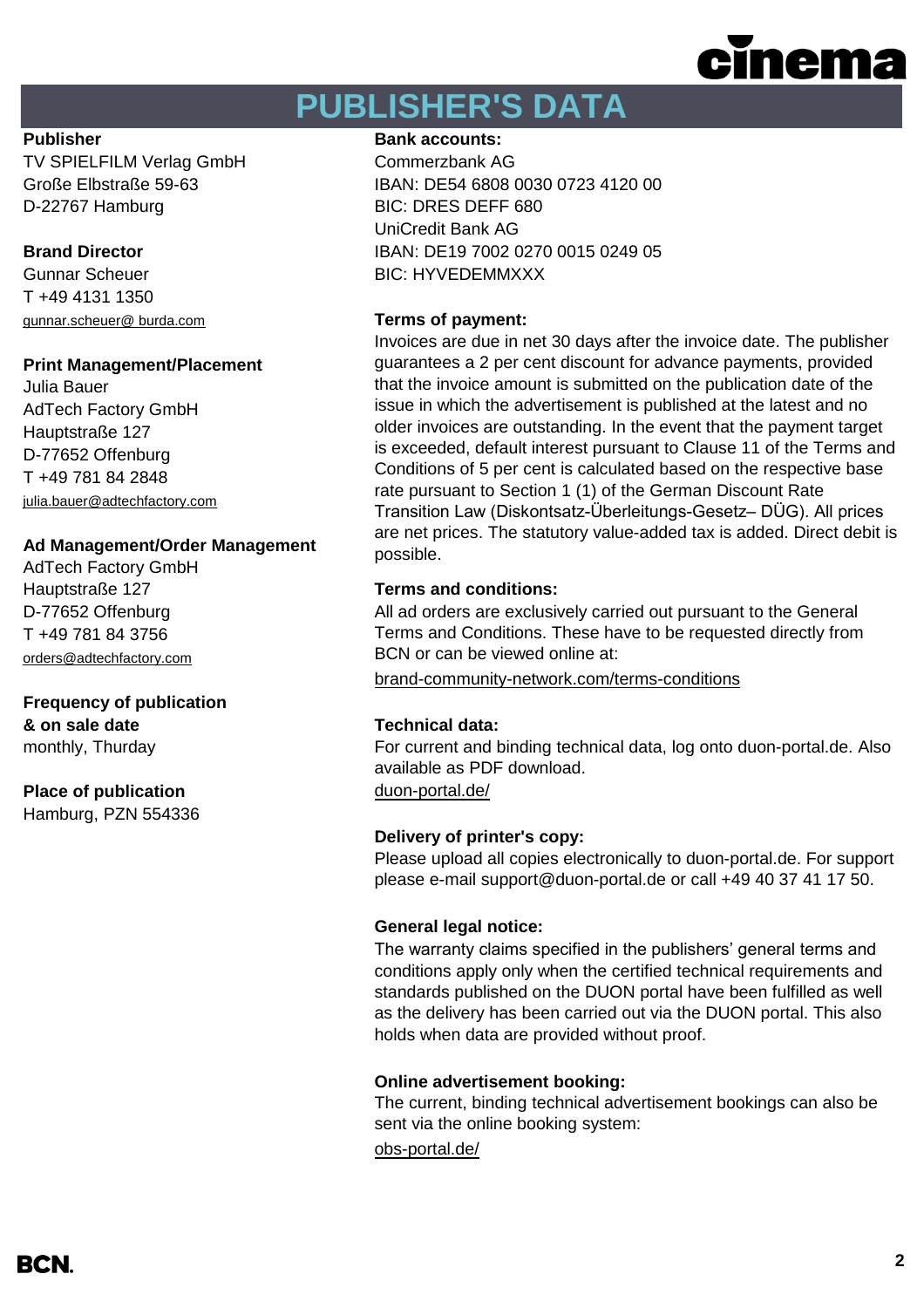

# **FORMATS & RATES**

| Format              | <b>Placement</b>      | <b>Bleed format*</b> | Rate                  |
|---------------------|-----------------------|----------------------|-----------------------|
| $2/1$ page          | Standard              | 426 x 275            | 37,400 €              |
| $1/1$ page          | Standard              | 213 x 275            | 18,700 €              |
| 3/4 page vertical   | Standard              | 160 x 275            | 15,900€               |
| 2/3 page vertical   | Standard              | 135 x 275            | 14,400 €              |
| 2/3 page horizontal | Standard              | 213 x 175            | 14,400 €              |
| 1/2 page vertical   | Standard              | 99 x 275             | 11,300 €              |
| 1/2 page horizontal | Standard              | 213 x 130            | 11,300 €              |
| 1/3 page vertical   | Standard              | 64 x 275             | 7,900 €               |
| 1/3 page horizontal | Standard              | $213 \times 84$      | 7,900 €               |
|                     |                       |                      |                       |
| $2/1$ page          | <b>Opening Spread</b> | 426 x 275            | 41,700 €              |
| $2/1$ page          | <b>Back Spread</b>    | 426 x 275            | 39,300 €              |
| $1/1$ page          | Inside front cover    | 213 x 275            | 21,600€               |
| $1/1$ page          | Outside back cover    | 213 x 275            | 21,600€               |
|                     |                       |                      | *width x height in mm |

#### **Advertorials:**

[brand-community-network.com/advertisin](https://bcn.burda.com/advertisingsolutions/print/native-ads)gsolutions/print/native-ads Formats and prices for advertorials created by the editorial team on request. For more information, please visit

## **Consecutive Ads:**

Surcharge on two or more adverts on consecutive partial-page ads: 5%

### **Fixed placements:**

Agreed fixed placements (e.g. first for a business line, commodity group, etc.) entitle the publisher to bill a placement surcharge.

### **Type area format:**

On request.

**Digital rate card:** Please find the digital rate card here:

### **Digital Rate Card:**

The price lists for Digital Media can be found on the BCN homepage at: [brand-community-network.de/advertisingsolutions/digital/prices](https://bcn.burda.com/advertisingsolutions/digital/prices)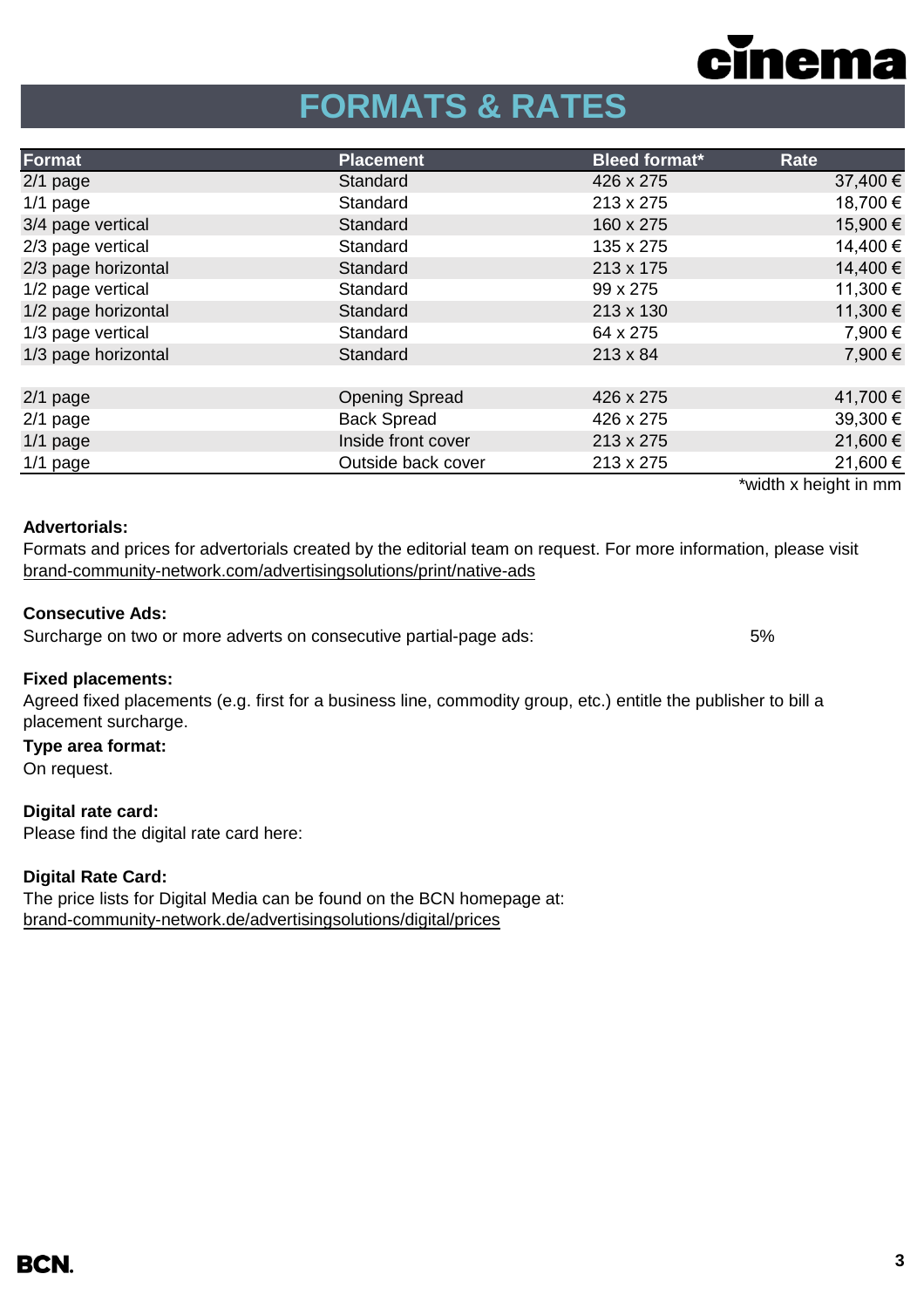

# **AD SPECIALS**

| <b>Rates per thousand</b> | <b>Circulation excl.</b><br>subscriptions* | <b>Subscription</b><br>circulation | Additional ad specials available on request.                                                              |  |
|---------------------------|--------------------------------------------|------------------------------------|-----------------------------------------------------------------------------------------------------------|--|
| <b>Bound inserts</b>      |                                            |                                    | Prices apply for the booking of at least the entire                                                       |  |
| up to 4 pages             | 249€                                       | 273€                               | domestic print run.                                                                                       |  |
| up to 8 pages             | 261€                                       | 294 $\epsilon$                     | The publisher reserves the right to reschedule                                                            |  |
| up to 12 pages            | 274€                                       | 319€                               | bookings with less than domestic print run.                                                               |  |
| <b>Glued-on inserts</b>   |                                            |                                    | Smaller booking units, e.g. according to Nielsen                                                          |  |
| Postcard up to 10 g       | 70€                                        |                                    | 83 € areas or federal states, are possible. For these<br>will be charged an additional 30 % per thousand. |  |
| Booklet up to 20 g        | $93 \in$                                   | 117€                               |                                                                                                           |  |
| Sample up to 20 g         | 97€                                        | 120 €                              | A minimum run of 30,000 copies applies for all                                                            |  |
| <b>Loose inserts</b>      |                                            |                                    | ad specials.                                                                                              |  |
| up to $20 g$              | 227€                                       | 250€                               | *Circulation excl. subscriptions is made up of the                                                        |  |
| up to $30 g$              | 240€                                       | $274 \in$                          | combined print runs for the circulation segments<br>newsstand, subscription circles, inflight and other   |  |
| up to $40 g$              | 254 €                                      | 299 € sales.                       |                                                                                                           |  |
| up to $50 g$              | 264 €                                      | 231 €                              |                                                                                                           |  |

**All tariff ad specials are eligible for discount and count towards the annual agreement commitment.**

#### **Calculation basis:**

The calculation basis is the planned circulation or IVW quarterly report upon order confirmation, exclusive of the respective e-paper copies.

#### **Delivered quantity:**

The delivered quantity is based on the planned print run or IVW quarterly report valid at the date of the order confirmation, plus 2 % surplus. In order to react to circulation fluctuations at short notice, we recommend contacting our Print Management/Placement (see "Your Personal Contacts" page) one more time before production start.

#### **Delivery address and deadline:**

Please find the delivery address and deadline on the respective order confirmation. An incoming goods inspection does not take place at the printing plant.

#### **Conditions of delivery:**

Ad specials must be delivered in accordance with the guidelines of the Bundesverband für Druck und Medien (German Association of Print and Media), and be clearly marked with the name of the publication and issue. The material must be delivered, carriage paid, to the address where it will be processed.

#### **Order and cancellation date:**

See "special closing dates" on page "Schedule & Topics Print"; due to limited availability, we strongly recommend booking as early as possible.

#### **Proviso:**

Should any processing problems arise, completion of the circulation takes priority over ad special processing.

#### **AdSpecial Portal:**

Binding technical information on Ad Specials and information on deadlines, samples and delivery for the participating objects is available for download at adspecial-portal.de

**Glued-on inserts:** The basis is a 1/1 carrier advertisement.

#### **Sample products:**

An additional postal fee applies to samples and objects over 2.5 mm thickness.

#### **Samples:**

Samples must be presented by the closing date at the latest. For product samples 50 pieces are required up front. For all other ad specials a minimum of 5 samples are required. To be sent: AdTech Factory, Print Management, Hauptstraße 127, 77652 Offenburg, Germany.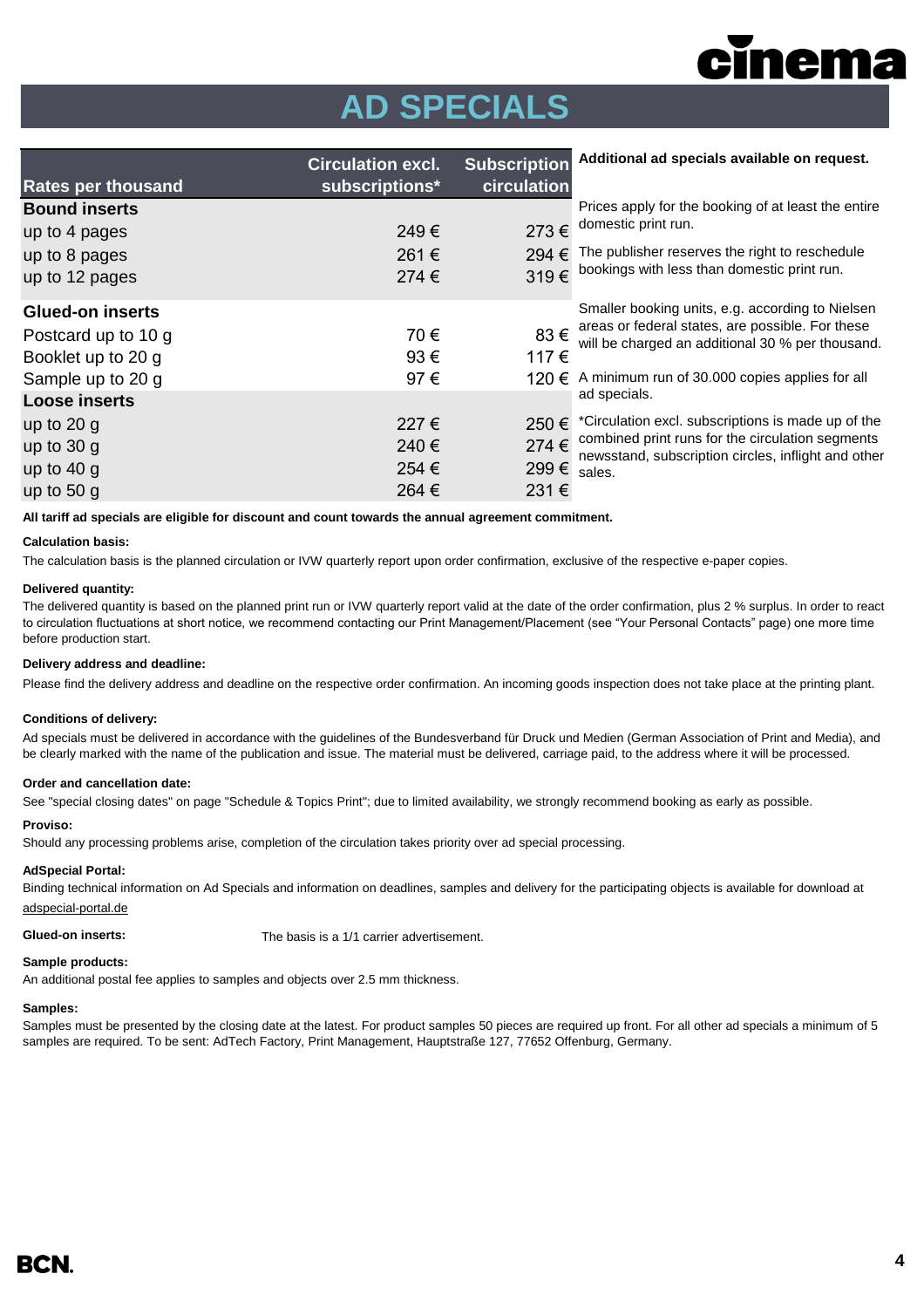

# **SCHEDULE**

| The BCN topic preview tool provides you with attractive themes or specials: |              | brand-community-network.com/topic-preview-tool |             |                                |
|-----------------------------------------------------------------------------|--------------|------------------------------------------------|-------------|--------------------------------|
| No.                                                                         | On sale date | <b>Closing date*</b>                           | Copy date** | <b>Special closing date***</b> |
| 2/22                                                                        | 20.01.22     | 20.12.21                                       | 20.12.21    | 23.11.21                       |
| 3/22                                                                        | 17.02.22     | 19.01.22                                       | 19.01.22    | 23.12.21                       |
| 4/22                                                                        | 17.03.22     | 16.02.22                                       | 16.02.22    | 20.01.22                       |
| 5/22                                                                        | 14.04.22     | 16.03.22                                       | 16.03.22    | 17.02.22                       |
| 6/22                                                                        | 19.05.22     | 20.04.22                                       | 20.04.22    | 24.03.22                       |
| 7/22                                                                        | 16.06.22     | 18.05.22                                       | 18.05.22    | 21.04.22                       |
| 8/22                                                                        | 21.07.22     | 22.06.22                                       | 22.06.22    | 26.05.22                       |
| 9/22                                                                        | 25.08.22     | 27.07.22                                       | 27.07.22    | 30.06.22                       |
| 10/22                                                                       | 22.09.22     | 24.08.22                                       | 24.08.22    | 28.07.22                       |
| 11/22                                                                       | 20.10.22     | 21.09.22                                       | 21.09.22    | 25.08.22                       |
| 12/22                                                                       | 17.11.22     | 19.10.22                                       | 19.10.22    | 22.09.22                       |
| 1/23                                                                        | 15.12.22     | 16.11.22                                       | 16.11.22    | 20.10.22                       |

\* Closing & cancellation date

\*\* Delivery date for printer's copies

\*\*\* Closing & cancellation date for ad specials, special formats, special placements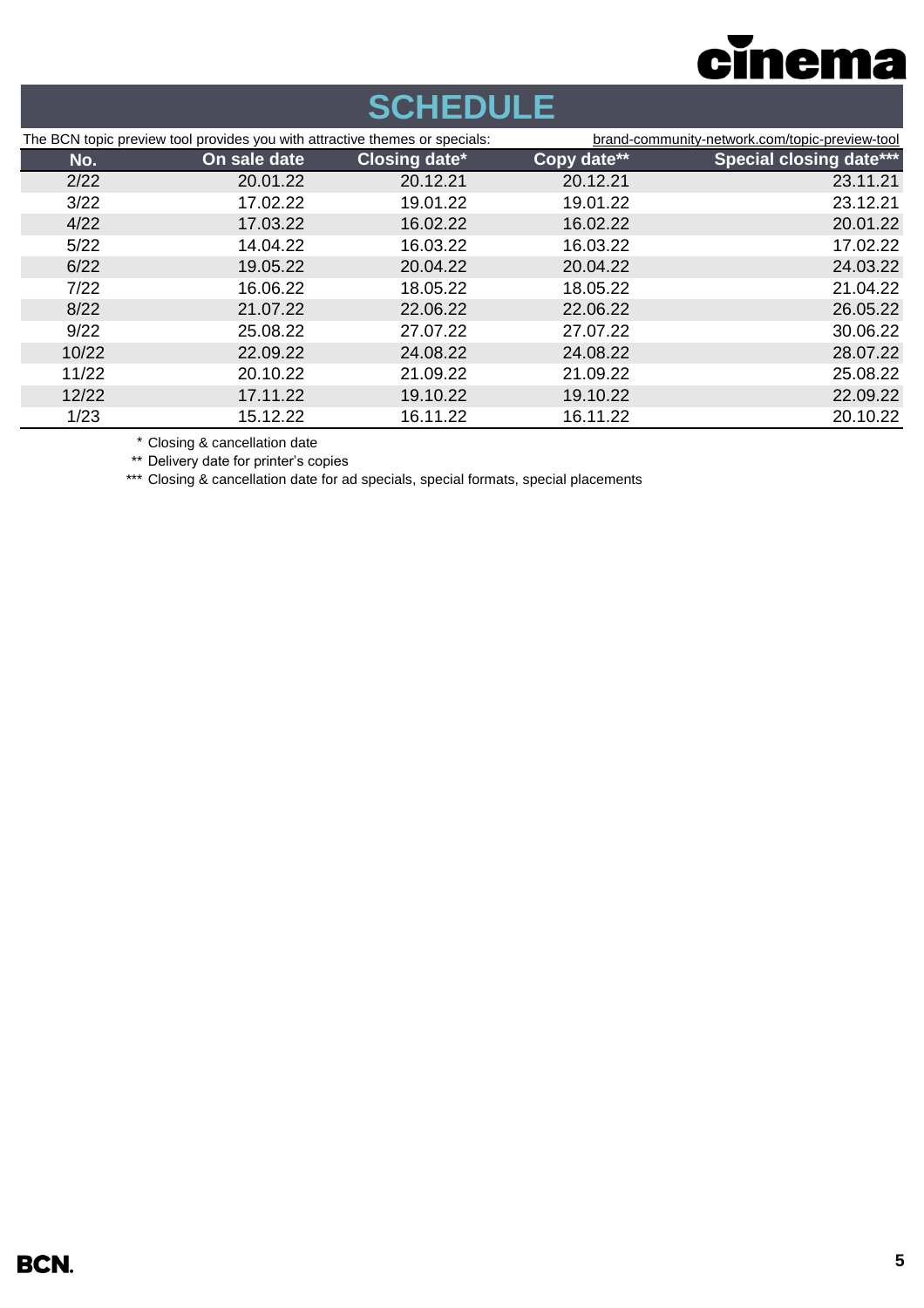

# **SPLIT-RUN ADVERTISING**



| Area                     | Spalte1 | 1/1 page |
|--------------------------|---------|----------|
| Nielsen I                |         | 6,600 €  |
| Nielsen II               |         | 6,600 €  |
| Nielsen IIIa             |         | 5,500 €  |
| Nielsen IIIb             |         | 7,700 €  |
| Nielsen IV               |         | 7,700 €  |
| East (Nielsen V bis VII) |         | 6,600 €  |
| Switzerland              |         | 5,500€   |
| Austria                  |         | 8,800 €  |
|                          |         |          |

Please enquire for latest **circulation** information.

We try to fulfil placement requests within our structural possibilities. Definite placement confirmation cannot be made.

Closing, cancellation and delivery date for printer's copies: See "Formats & Rates Print" page. Printer's copy: See technical requirements at

[duon-portal.de/](https://duon-portal.de/)

For sales operation reasons, the sales areas may differ slightly from the Nielsen areas.